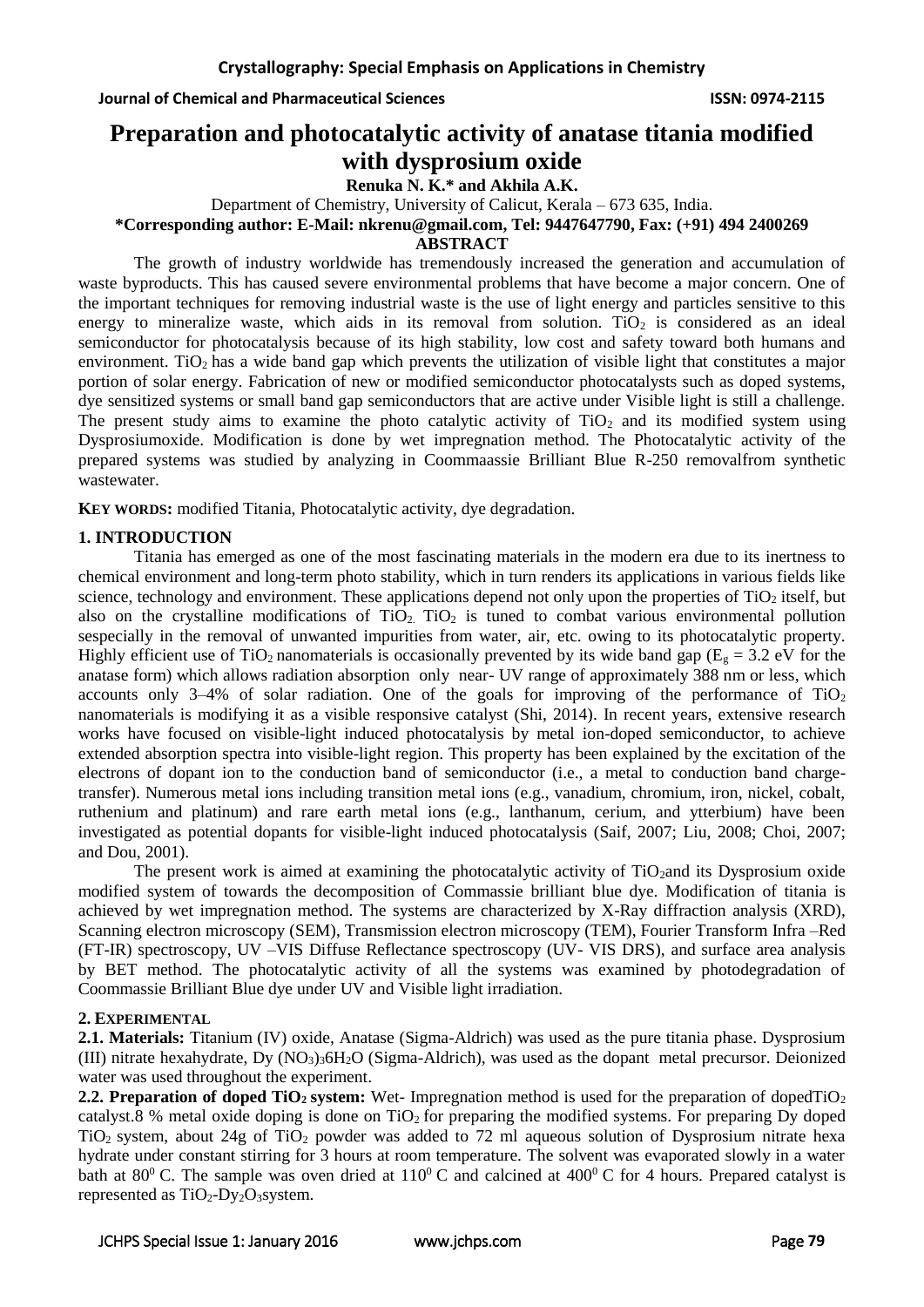# **Crystallography: Special Emphasis on Applications in Chemistry**

# **Journal of Chemical and Pharmaceutical Sciences ISSN: 0974-2115**

**2.3. Characterisation of the prepared Catalysts:** Morphology of the prepared samples was analysed by Scanning Electron Microscopy experiments using Stereo scan 440 Cambridge, UK. X-ray Powder Diffraction (XRD) studies using Rigaku D/MAX- diffractometer with Cu*Kα* radiation determined the crystalline phase of the samples. Jasco V- 550 spectrometer was used to record UV – VIS DRS spectra of the samples using  $BaSO<sub>4</sub>$ as reference. Jasco 4100 model instrument was used for recording FTIR spectra of the powder samples by the KBr disk method over the range  $400 - 4000$  cm<sup>-1</sup> and the BET surface areas of the catalyst samples were measured by  $N_2$  adsorption at -197<sup>0</sup>C using Micromeritics Gemini surface area analyzer.

**2.4. Photocatalytic Activity studies:** In order to examine the photocatalytic activity of Titania doped system, the photodegradation of Coommassie Brilliant Blue dye has been investigated in aqueous heterogeneous suspensions equipped with UV (SAIC, 150W) and Visible (SAIC, 400W) radiation sources. A biannular quartz glass reactor with the lamp immersed in the inner part was used for all Photocatalytic experiments. The reactor is provided with a water circulator and a stirrer. Degradation study was performed using  $10^{-5}$  M aqueous solution of CBB dye in which the catalyst amounts to 1  $g/l$ . Before illumination all the experiments were performed in dark with constant stirring in order to find out whether there is any decrease in the concentration due to adsorption. Aliquots of the aqueous suspension were collected at regular time periods during irradiation and the catalysts and solution were separated by centrifugation; the collected samples were analyzed by UV-Vis spectrophotometer (Shimadzu UV-1700). The concentration of the solution collected at regular intervals of time was calculated for each sample using Beer Lambert law

 $A = ECl$ .

Where A is the absorbance, L is the path length in cm,  $\epsilon$  is the molar extinction coeffient having unit  $L$ mol<sup>-1</sup>cm<sup>-1</sup>, and c is the concentration in mol $L$ <sup>-1</sup>

The photodegradation efficiency of CBB has been calculated by applying the following equation:

% photodegradation efficiency *=* (*Co − C*)/*Co×* 100

Where *Co* is the original CBB content, *C* is the retained CBB in solution.

## **3. RESULTS AND DISCUSSION**

**3.1. Scanning Electron Microscopy (SEM):** Typical scanning electron micrograph of the catalysts samples is shown in Fig.1.The morphology of the particles was found to be polygonal. The morphology of the Dysprosium doped sample did not show any commendable morphological change when compared with the undoped system. Average particle size distribution of both doped and undoped sample was observed to be in the range of 50 to 200 nm.



**Figure.1.SEM** images of [A] Commercial titania and [B]  $TiO_2$ **-D** $v_2O_3$ 

**3.2 Transmission Electron Microscopy (TEM):** The scanning electron micrograph of commercial Titania (Fig.1) hints to aggregated particles in the range 50 -200 nm. The same observation is also made from the TEM image displayed in Fig.2.which exhibited aggregated polygonal particles of above mentioned size in both doped and undoped samples.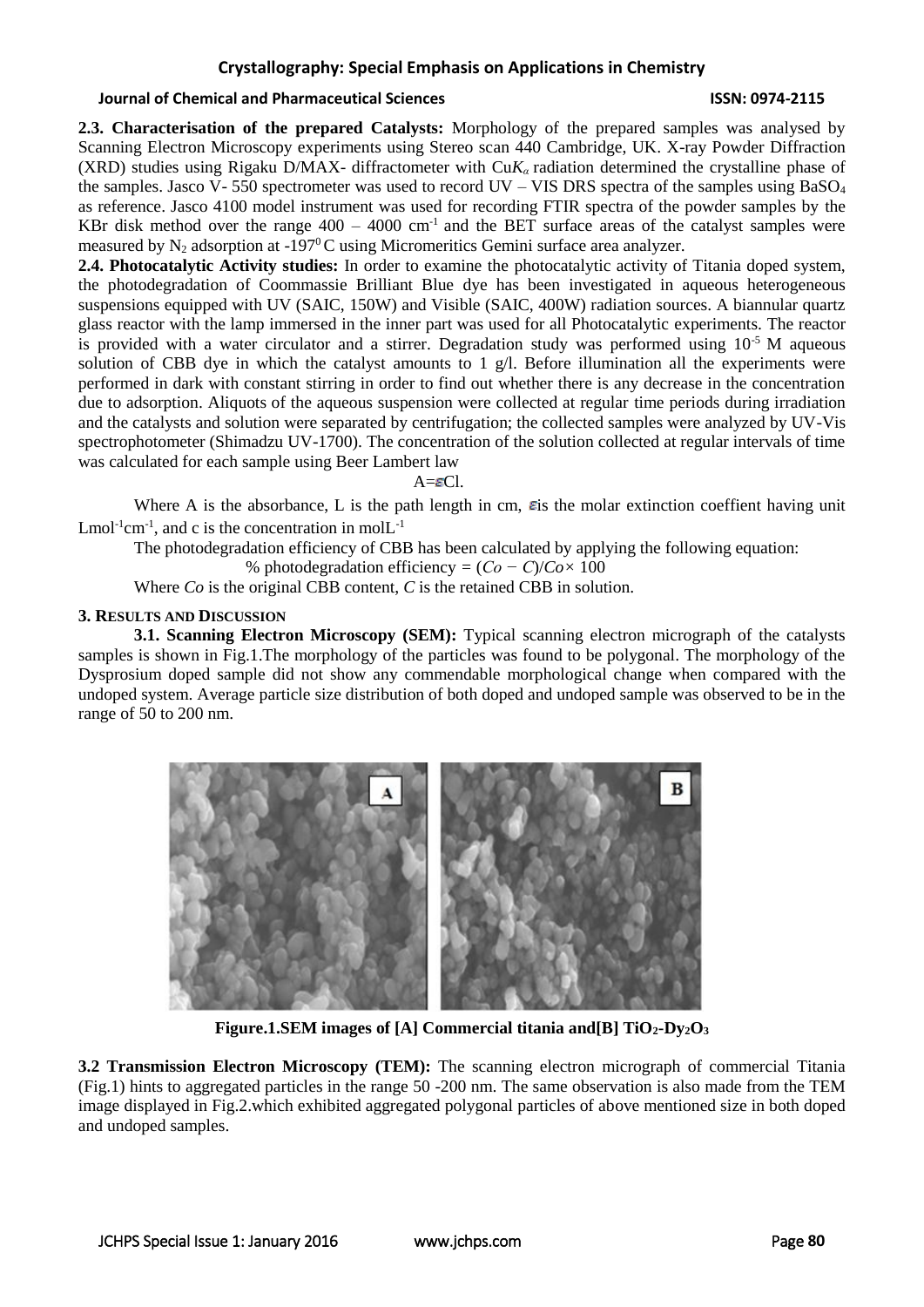## **Journal of Chemical and Pharmaceutical Sciences ISSN: 0974-2115**



**Figure 2.TEM images of [A] Commercial titania and [B] TiO2-Dy2O<sup>3</sup>**

**3.3. X-Ray Diffraction Studies (XRD):** The x-ray diffraction pattern of commercialTitania and Dysprosium doped samples are shown in Fig. 3. The sharp well defined peaksshow high crystallinity of the sample.Major peaks are observed at  $2\theta$  values 25.42, 37.05, 37.87, 38.66, 48.05, 54.02, 55.18, 62.77, and 68.83 degree corresponding to d values 3.50, 2.42, 2.37, 2.32, 1.89, 1.69, 1.66, 1.47, and 1.36nmwhich are characteristic of anatase phase. The particle size was calculated by the Scherrer formula and was found to be 21.9 nm in the case of commercial system. For the dysprosium doped titania system, the peaks are similar to that of pure Titania indicating the Dy<sub>2</sub>O<sub>3</sub> formed is uniformly dispersed on the surface of Titania. The particle size of Dydoped TiO<sub>2</sub> was estimated by the Scherrer formula and was obtained as 47.07 nm.



**Figure.3.XRD pattern of undoped and doped samples**

**3.4.UV-Visible Diffuse Reflectance Spectroscopy (UV-Vis DRS):** When compared to the UVDRS spectrum of pure TiO<sub>2</sub> the absorption edge of  $Dy_2O_3/TiO_2$  system was shifted to longer wavelength region. Thus it can be inferred that the dopant is effective for visible light response. The Kubolka- Munk (K-M) function,  $F(R_{\infty})$  is extracted from the UV-Vis DRS absorbance and the band gap energy  $(E<sub>g</sub>)$  for allowed transitions is determined by finding the intercept of the straight line in the low energy rise of the plot of  $[F(R_\infty)$ hv]<sup>2</sup> against hy, where hy is the incident photon energy (Yu et al., 2006). The band gap of pure  $TiO_2$  and  $TiO_2$ -Dy<sub>2</sub>O<sub>3</sub>was calculated from Kubolka-Munk plot and are found to be3.21 eV and 3.08 eV respectively. It is clear that the band gap of  $TiO<sub>2</sub>$ - $Dy_2O_3$  is indeed lower than Titania (3.21eV).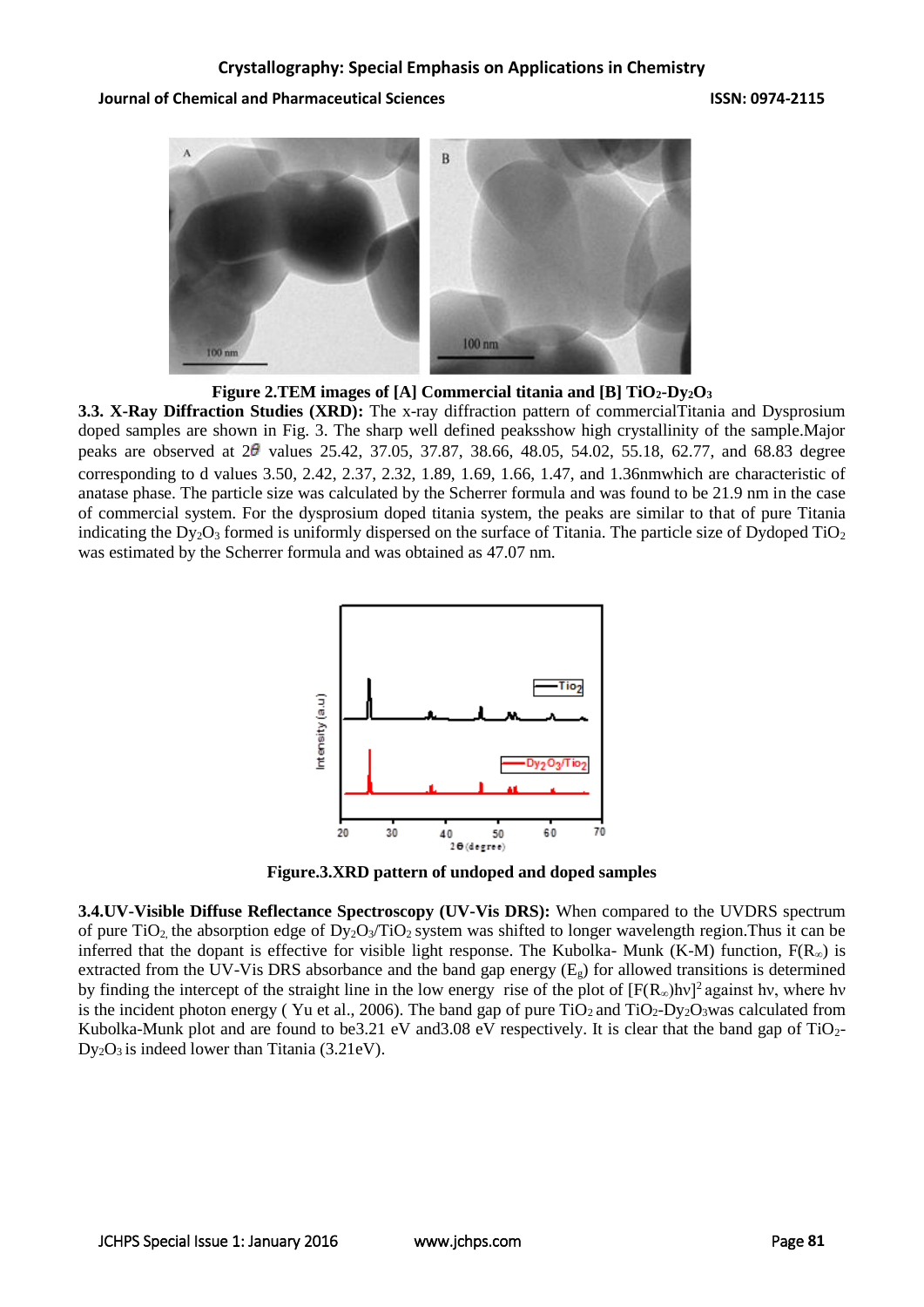**Journal of Chemical and Pharmaceutical Sciences ISSN: 0974-2115**



**Fig. 4. UVDRS absorption spectrum and thecorresponding Kubolka – Munk plot of TiO2 andTiO<sup>2</sup> - Dy2O3 systems**

**3.5. Fourier transform Infra –Red spectroscopy (FTIR):** The FTIR spectrum of the anatase titanium oxide andTiO<sub>2</sub>/Dy<sub>2</sub>O<sub>3</sub>samples are shown in Fig.5. The FTIR spectrum shows a broadband at  $3424.92 \text{ cm}^{-1}$  which is attributed to the O-H stretching mode of the surface adsorbed water molecule. Another band at 1634 cm<sup>-1</sup> is attributed to the O-H bending mode of physically adsorbed water. The bands at 537.56 and 684.73 cm<sup>-1</sup> are due to the Ti-O bond stretching mode of Titania. In the case of  $TiO<sub>2</sub>/Dy<sub>2</sub>O<sub>3</sub> samples$  the peaks are similar to that of pure Titania and there are no characteristic peaks of dysprosium indicating the  $Dy_2O_3$  formed is uniformly dispersed on the surface of Titania. A broadband located at 1638.92, 3422.52 cm<sup>-1</sup> is ascribed to the O-H bending and stretching vibration of residual water and hydroxyl groups. The absorption band at 1384 cm<sup>-1</sup> which is attributed to the presence of nitrate group could not be detected on the spectrum indicating that the calcination process was able to completely remove the nitrate group from the raw catalyst.



**Figure.5.FTIR spectra of (A) TiO<sub>2</sub> and (B) TiO<sub>2</sub>-Dy<sub>2</sub>O<sub>3</sub>** 

**3.6. Surface area:** The surface area of pure commercial TiO<sub>2</sub> and its modified metal oxide system determined by N<sub>2</sub> adsorption method using BET approach are given in Table1. The surface area of pure Titania is  $56m^2/g$ . It can be seen that there is a significant reduction in surface area of Dysprosium doped system when compared to pure Titania and it was  $10.06 \text{ m}^2/\text{g}$ .

| Table.1.Surface area of doped and undoped sample |  |  |  |  |
|--------------------------------------------------|--|--|--|--|
|--------------------------------------------------|--|--|--|--|

| Tuoitin di idee di ed doped dina dinaoped bailipie |                          |                                   |  |  |
|----------------------------------------------------|--------------------------|-----------------------------------|--|--|
| sample                                             | ⊥⊥∪                      | $\mathbf{v}$                      |  |  |
| <b>Surface Area</b>                                | m <sup>2</sup> /n<br>--- | $10.06 \,\mathrm{m}^2/\mathrm{g}$ |  |  |

# **3.6. Photocatalytic Activity Studies:**

**3.6.1. Degradation of CBB over Titania doped system:** The photo catalytic activity of the catalysts was studied by measuring the degradation of aqueous solution of Coommaassie Brilliant Blue dye in UV and Visible light. Degradation of this dye can be monitored from the disappearance of blue colour by UV-Visible spectroscopy. Since considerable degradation was observed at 30 minutes for almost all systems, that time have been selected as the time of reaction for comparing the catalyst activities. The concentration of CBB dye is proportional to its absorbance according to the Beer–Lamberts law. For comparison, the photo degradation study was performed for the undoped system. The data obtained from UV Visible spectrometer for the prepared systems was plotted as a function of absorbance versus wavelength.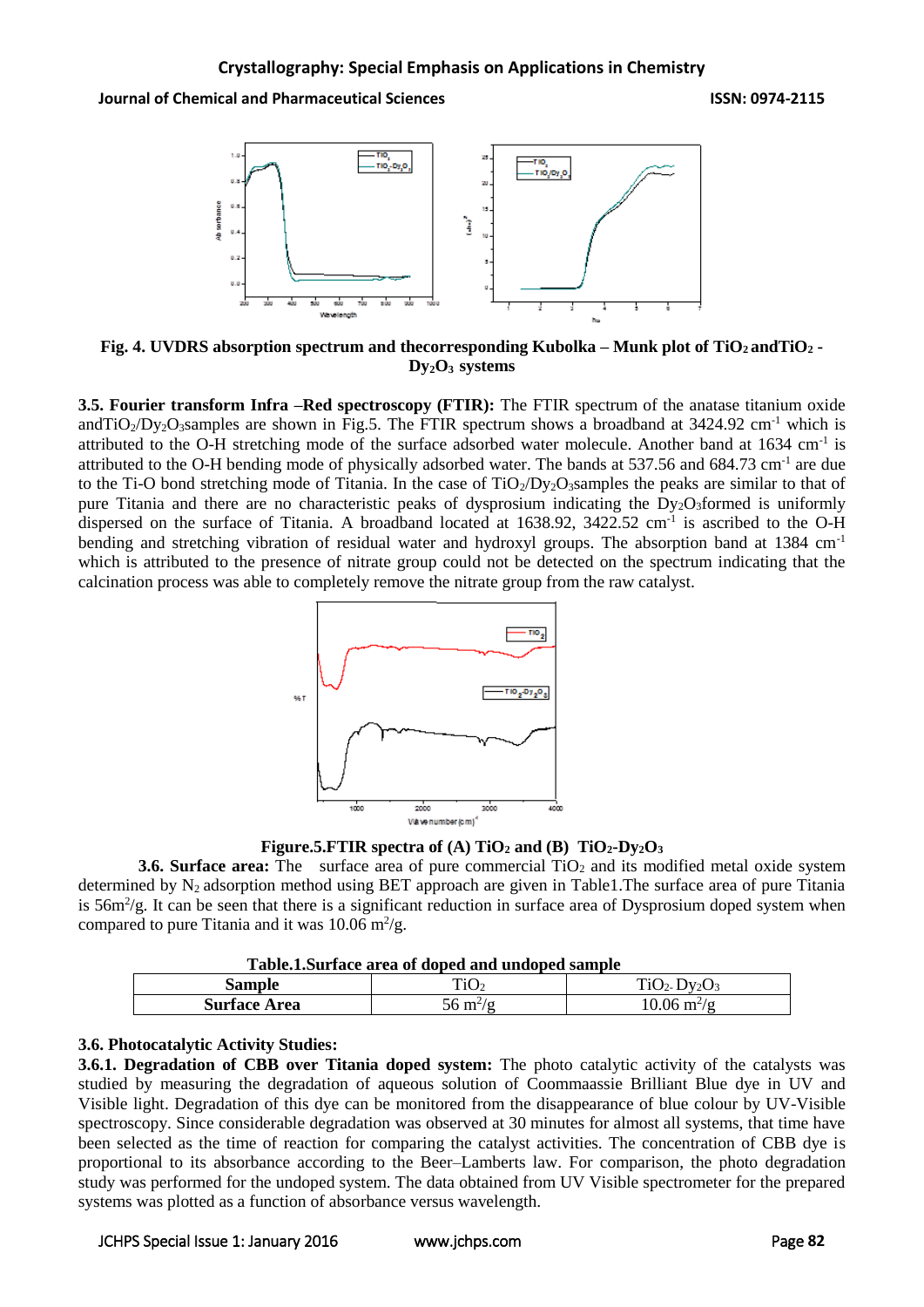# **Crystallography: Special Emphasis on Applications in Chemistry**

#### **Journal of Chemical and Pharmaceutical Sciences ISSN: 0974-2115**

**3.6.2. Dye degradation under UV radiation and Visible radiation:** Table 2 shows the percentage of degradation of CBB dye calculated after thirty minutes of reaction. The percentage of degradation increases after doping a dysprosiunoxide on Titania. A uniform dispersion of the dopant on TiO<sub>2</sub>facilitates migration of electrons from its conduction band to that of  $D_yO_3$  and this trigger the increased photocatalytic activity of TiO2-Dy2O3. This is explained by Bandara (2005), in earlier studies (Fujishima, 2007; Mor, 2006; Linsbiegler, 1995; Yasomanee, 2008; and Bandara, 2005). Presence of  $Dy_2O_3$  in highly dispersed state has already been confirmed from the XRD pattern of the sample. Pure Titania was less active under visible light and the doped analogue exhibited commendably higher photo degradation activity of CBB dye. The trend in activity among the catalysts is justifiable using the same explanation provided in the case of reactions under UV radiation.



**Figure.6. UV- Visible absorption spectral changes of CBB aqueous solution degraded in the presence of undoped and doped catalysts using UV lamp**



**Figure.7.Visible absorption spectral changes of CBB aqueous solution degraded in the presence of undoped and doped catalysts using visible lamp**

|  |  | Table 2.Percentage of degradation of CBB dye after 30 minutes (UV light and Visible light) |
|--|--|--------------------------------------------------------------------------------------------|
|  |  |                                                                                            |

| $\overline{\phantom{a}}$<br>Catalyst | % of degradation<br>(UV Light) | $\sim$<br>% of degradation<br>(Visible Light) |
|--------------------------------------|--------------------------------|-----------------------------------------------|
| TiO <sub>2</sub>                     | 68.34                          |                                               |
| $TiO2-Dy2O3$                         | 85.3                           | 94.8                                          |

## **4. CONCLUSION**

Our study concentrated on the photocatalytic activity study of Titania and its Dysprosia modified system under UV and Visible radiations towards the decomposition of CBB Dye. Modification was done using metal oxide dysprosia. 8% of  $Dy_2O_3$  was loaded on Titania by wet impregnation method. This metal oxide is proved to be good degradation capability. Prepared doped Titania system showed higher photocatalytic activity than commercial  $TiO<sub>2</sub>$  for decomposition of CBB dye in UV and Visible light. The shifting of the absorption band to the visible region observed in UVDRS spectrum is also in agreement with the above data. The improvement in photocatalytic activity depends on the efficiency of charge capture by the doping center. Doping can effectively slow down the recombination rate of the photogenerated electron–hole pairs and